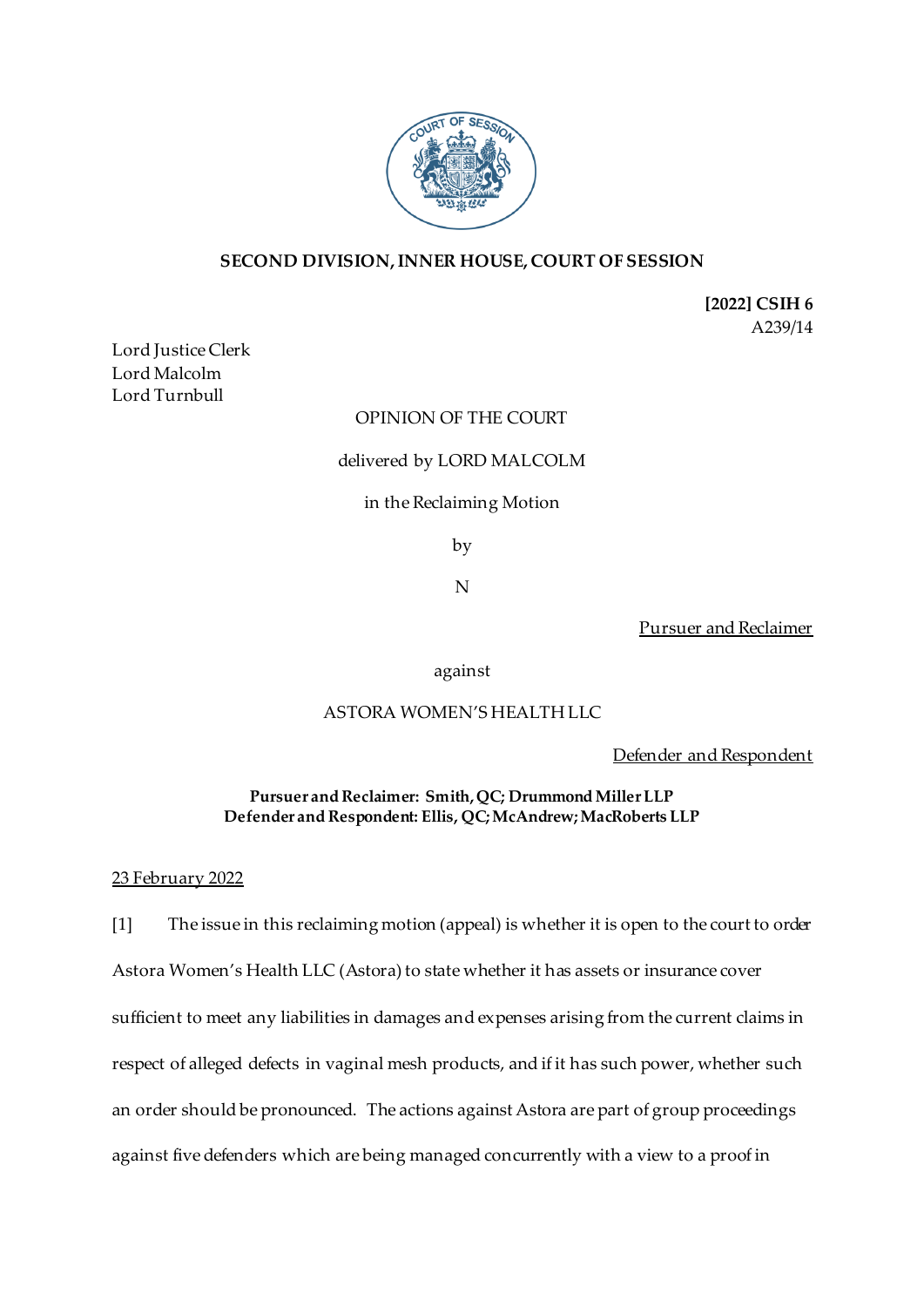October 2022 in six lead cases, one of which is N's (the pursuer). She now challenges the Lord Ordinary's refusal to make such an order.

#### **The Lord Ordinary's decision**

[2] The submission was that the court's case management powers, which are designed to secure the efficient disposal of the actions, extend to giving claimants reassurance (or otherwise) that any decrees obtained will be enforceable against Astora. Absent that, and given the costs involved, it is unlikely that the proceedings against this defender will be maintained. The Lord Ordinary concluded that whether to pursue a case to judgment was a matter for the pursuer, not the court. Her case management powers concerned how best to address and resolve the merits of the claims. She rejected a short subsidiary argument that for an impecunious defender to resist an action was an abuse of process.

#### **Submissions for the pursuer in support of the reclaiming motion**

[3] While the case management proposition was maintained, the focus before this court shifted to a submission based on the inherent power of the court to do what is necessary for justice to be done. An analogy was drawn with cases struck out because undue delay had caused irrecoverable prejudice to a party, see for example *Tonner* v *Reiach and Hall* 2008 SC 1 and *Hepburn* v *Royal Alexandria Hospital NHS Trust* 2011 SC 20.

[4] The following factors were said to support the need for information as to insurance cover. Astora had raised the issue by volunteering that it might be unable to meet any decrees. If decrees are obtained, considerable costs will have been incurred. Indeed substantial sums have already been expended. The value of the claims depends on individual circumstances, but collectively a high value is involved. A post-action corporate restructuring resulted in liabilities for mesh products being transferred from a UK company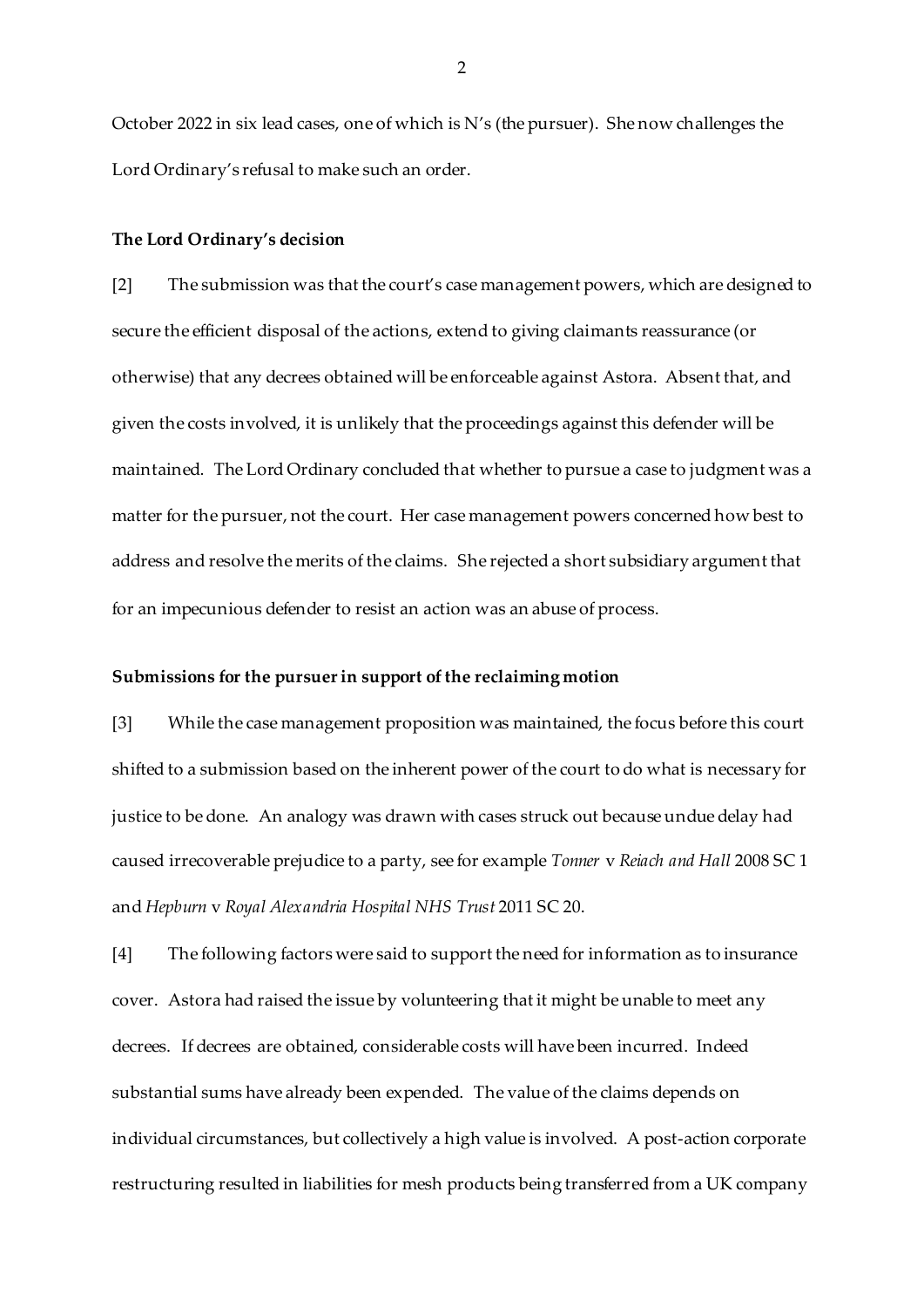to Astora, which is based in the USA thereby creating enforcement difficulties. It might be difficult to provoke insolvency in that jurisdiction. On being informed of the change in corporate structure the pursuers assumed insurance would be in place and amended the pleadings to introduce the new defender. It was submitted that the court should not waste its time and resources on these actions if it be the case that even if successful the exercise is fruitless. Other claims are likely to be disrupted.

[5] In these circumstances, for Astora to remain silent would be an abuse of process which the court should not tolerate. It should assist the claimants and enable them to reach an informed decision as to whether to proceed against Astora. This is an access to justice issue. They should not have to wait till the end of the process to find out whether Astora is "good for the money". There is no justice in achieving worthless decrees. "Bluff and bluster" should not be allowed to see off genuine claims.

[6] It was recognised that there is no general right to demand this information, however an exception should be made in what is an unusual and special case. Case law cited included *West London Pipeline & Storage Ltd* v *Total UK Ltd* [2008] EWHC 1296 (Comm); *XYZ* v *Various* [2013] EWHC 3643 (QB); *Heather Capital Ltd (in liquidation)* v *Levy & McRae* [2015] CSOH 115; *Peel Port Shareholder Finance Co Ltd* v *Dornoch Ltd* [2017] EWHC 876 (TCC); *XYZ* v *Travelers Insurance Co Ltd* [2019] UKSC 48; and *Cheyne* v *Alfred Cheyne Engineering Ltd* 2021 SLT 405.

#### **The submissions for Astora**

[7] The court's case management powers, whether under rule 42A.10 or the practice direction for mesh claims (No 2 of 2015), facilitate its core function, namely the efficient determination of judicial proceedings, not inquiring into whether a pursuer will be able to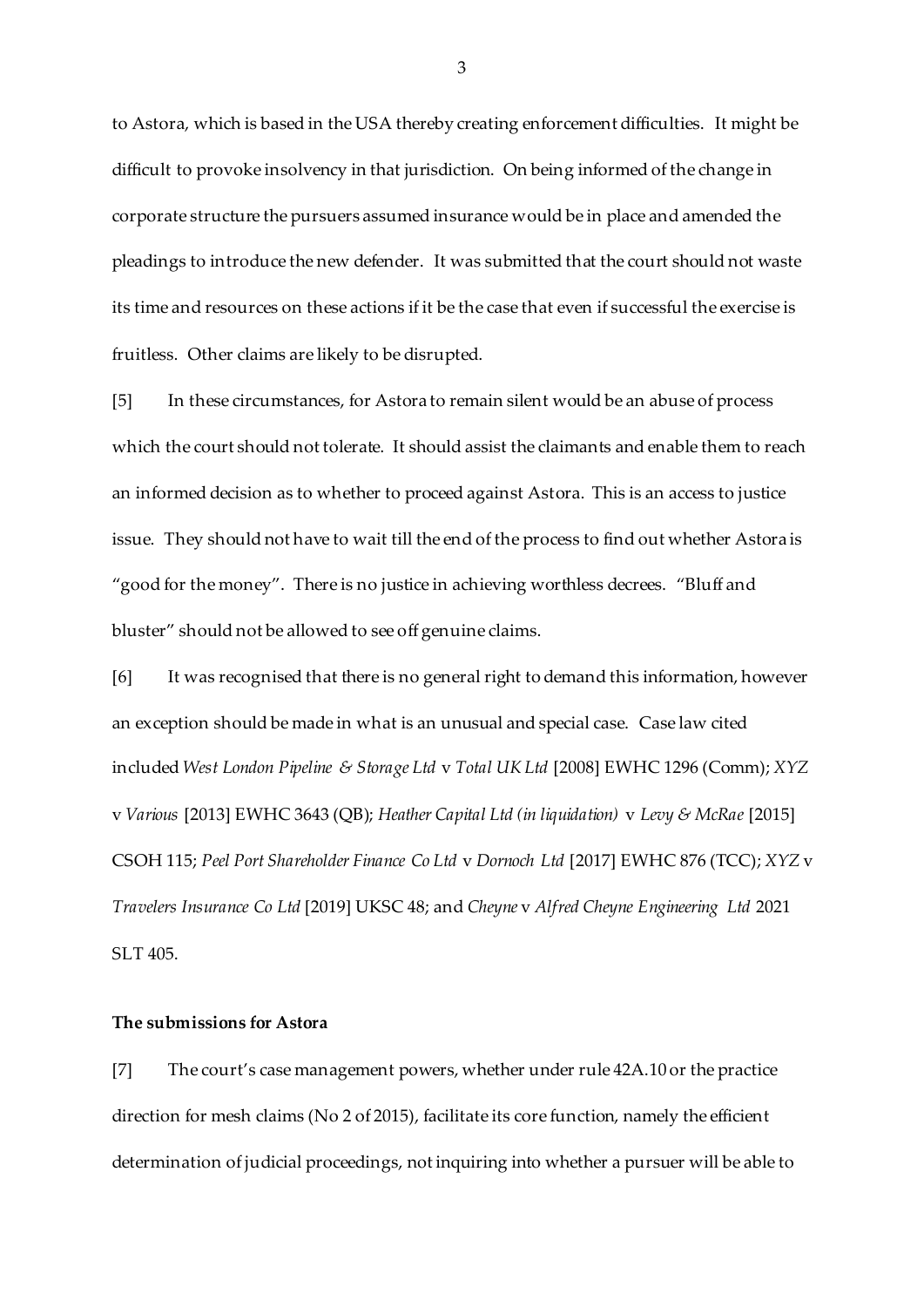enforce a decree. Pursuers must take defenders as they are, otherwise speculative litigation will be encouraged. It is rare for caution (security for costs) to be required of a defender. The impecuniosity of someone exercising the right to resist liability does not render this an abuse of process. If decree is pronounced, a failure to pay is not a contempt of court. It is for the claimants to decide what to do. The administration of justice and the integrity of the court's procedures are not being compromised.

[8] Subject to the statutory exception provided for in the Third Parties (Rights against Insurers) Act 2010, which has no application here, insurance is a private matter. To open it to scrutiny would have profound implications for the flow and conduct of litigation. The particular factors relied upon by the pursuer are not so special or compelling as to justify a departure from the general rule.

[9] In any event, while the objection has never been waived, the application is unnecessary, or at least premature. Astora has produced voluminous information as to its financial position, all set out in an appendix. It is willing to produce more, including such information on insurance cover as is not prevented by the terms of the policies, but subject to receipt of agreement to keep it confidential to these proceedings. To date there has been no engagement with this offer. However, all that said, Astora would be within its rights to offer no information as to insurance or its ability to satisfy any decrees against it.

[10] The corporate restructuring was public and above board. The claimants' representative was informed as to the transfer of any mesh liabilities to Astora. At the time no questions as to covenants were asked, and nothing was done to restore the original UK based defender to the companies register. Additional authorities mentioned included *Lawrie*  v *Pearson* (1888) 16R 62; *Clarke* v *Fennoscandia Ltd (No 3)* 2005 SLT 511; and *Russell* v *Russell*  2018 SC 130.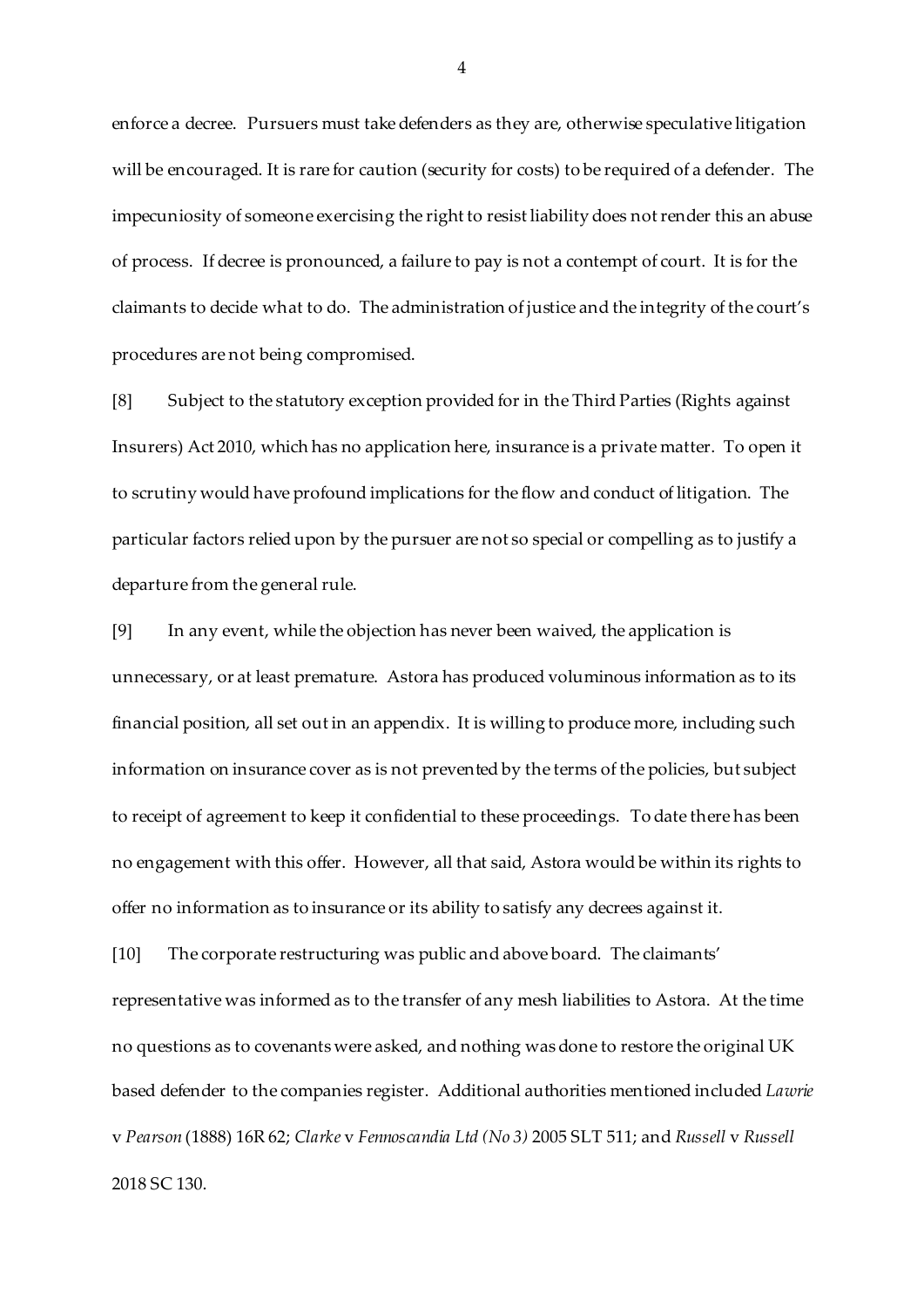#### **Analysis**

[11] It is not difficult to understand why a party to a dispute in or headed to court would like to have information as to the other side's ability by way of insurance or otherwise to meet any liabilities. To date, and subject to the limited exception provided for by the 2010 Act, the general approach has been to respect the privacy of indemnity agreements. Reference can be made to *Travelers Insurance* in the UK Supreme Court (cited earlier) at paragraphs 59 and 81, and to the discussion at paragraphs 4.21/23 in the Joint Law Commissions' report (Law Com No 272/ Scot Law Com No 184) preceding the 2010 Act. Thus if someone sued for  $\pounds X$  is asked whether they can pay  $\pounds X$  plus expenses, they can reply – "mind your own business". This is not the case everywhere, for example in the USA there is provision for the mandatory disclosure of insurance information - Federal Rules of Civil Procedure, rule  $26(a)(1)(A)(iv)$ .

[12] For a short period in England and Wales it appeared that a more liberal approach was under development. This was nipped in the bud by David Steel J in *West London Pipeline & Storage Ltd* v *Total UK Ltd*, citation above. Reliance was placed on decisions refusing disclosure orders concerning a party's assets, including *Cox* v *Bankside Members Agency Ltd,* 29 November 1994, CA where Sir Thomas Bingham (as he then was) observed that it is highly advantageous for a litigant to know what his opponent is worth, but "the ease or difficulty of enforcement cannot bear on matters of legal principle in question in the cause." David Steel J stated (paragraph 21) that the defendant's insurance policies "do not support or adversely affect any party's case, they are not relevant to the issues, nor do they constitute documents which may lead to a train of inquiry enabling a party to advance his own case or damage his opponent's." They do not relate to a matter in dispute. A claimant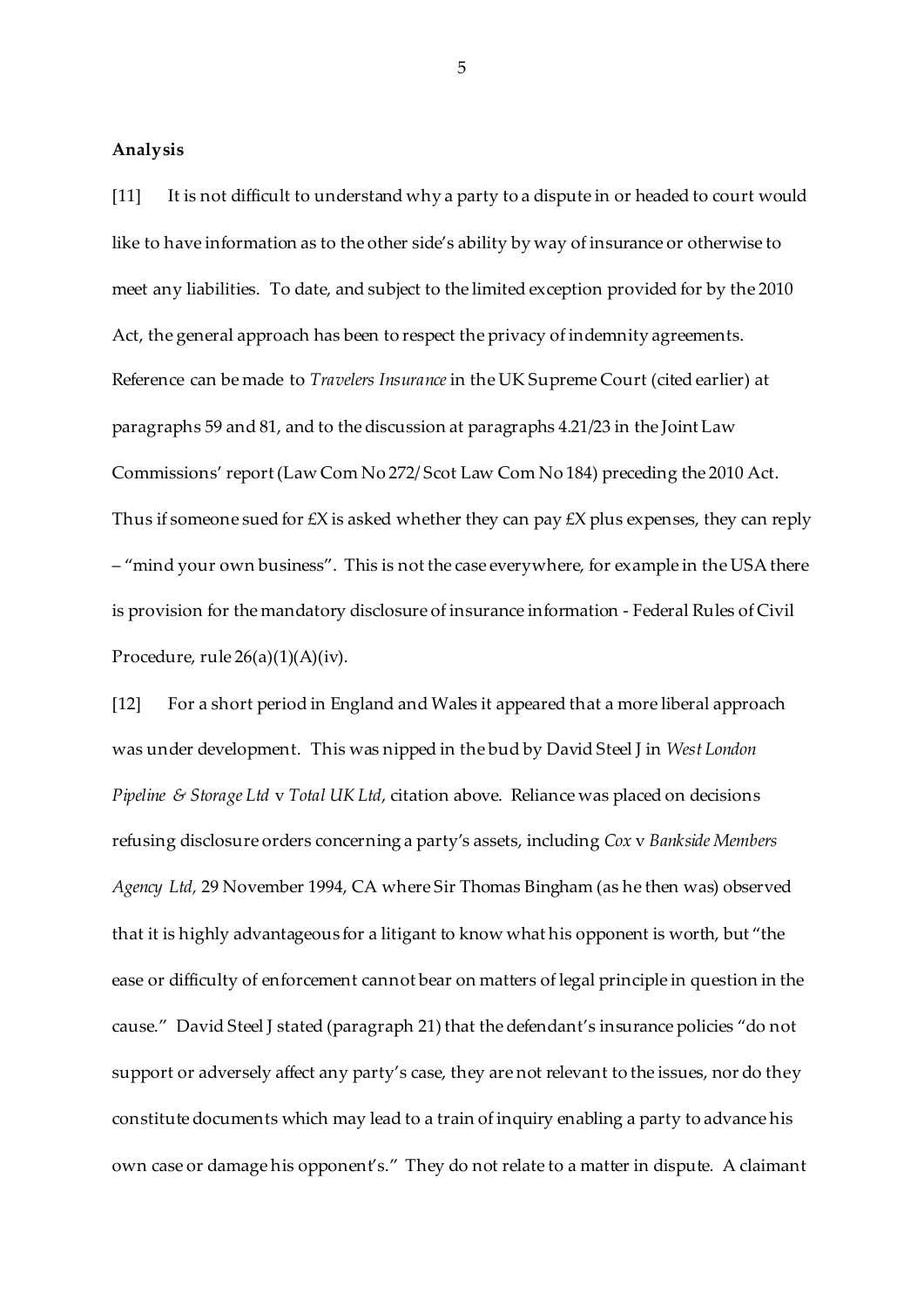must take a defendant as he finds him. The contrary approach would encourage "deep pocket" litigation (as to which see also *Heather Capital*, cited earlier, at paragraph 31). The judge held that the case management provisions in CPR part 18 and the accompanying practice direction could not be construed as giving him jurisdiction to grant an order for disclosure of the defendant's insurance policies.

[13] In *Dowling* v *Griffin* [2014] EWCA Civ 1545 the Court of Appeal noted that in *XYZ* v *Various* (cited above) "a very limited extension" to the *West London Pipeline* position was allowed. While information as to whether insurance would cover any damages plus expenses was beyond reach, case management powers allowed Thirlwall J to direct the defendant to inform her, confidentially, as to whether it could fund its participation in the litigation to the end of the trial. In *Peel Port Shareholder Finance Co Ltd*, cited earlier, Jefford J relied on "the established practice" and rejected an argument that pre-action disclosure of an insurance policy should be ordered under CPR rule 31.16.

[14] In our view no materially different considerations arise when it comes to the case management powers granted in either the mesh claims practice direction or chapter 42A. As one would expect they address the management of the action, with the focus on the relevant factual and legal issues. Rule 42A.5 deals with amongst other things the exchange of information by parties, but there is no mention of financial or insurance particulars of the kind desiderated here. The purpose of the case management hearing under rule 42A.7 is to identify the matters truly in dispute; ensure that parties are ready for the proof; and regulate matters in the intervening period. For example the court will seek confirmation that expert reports and witness statements have been exchanged; non-controversial matters are agreed in a joint minute; a meeting between experts if useful will take place, etc. The power in rule 42A.10 to make such further orders as are "necessary to secure the efficient determination of